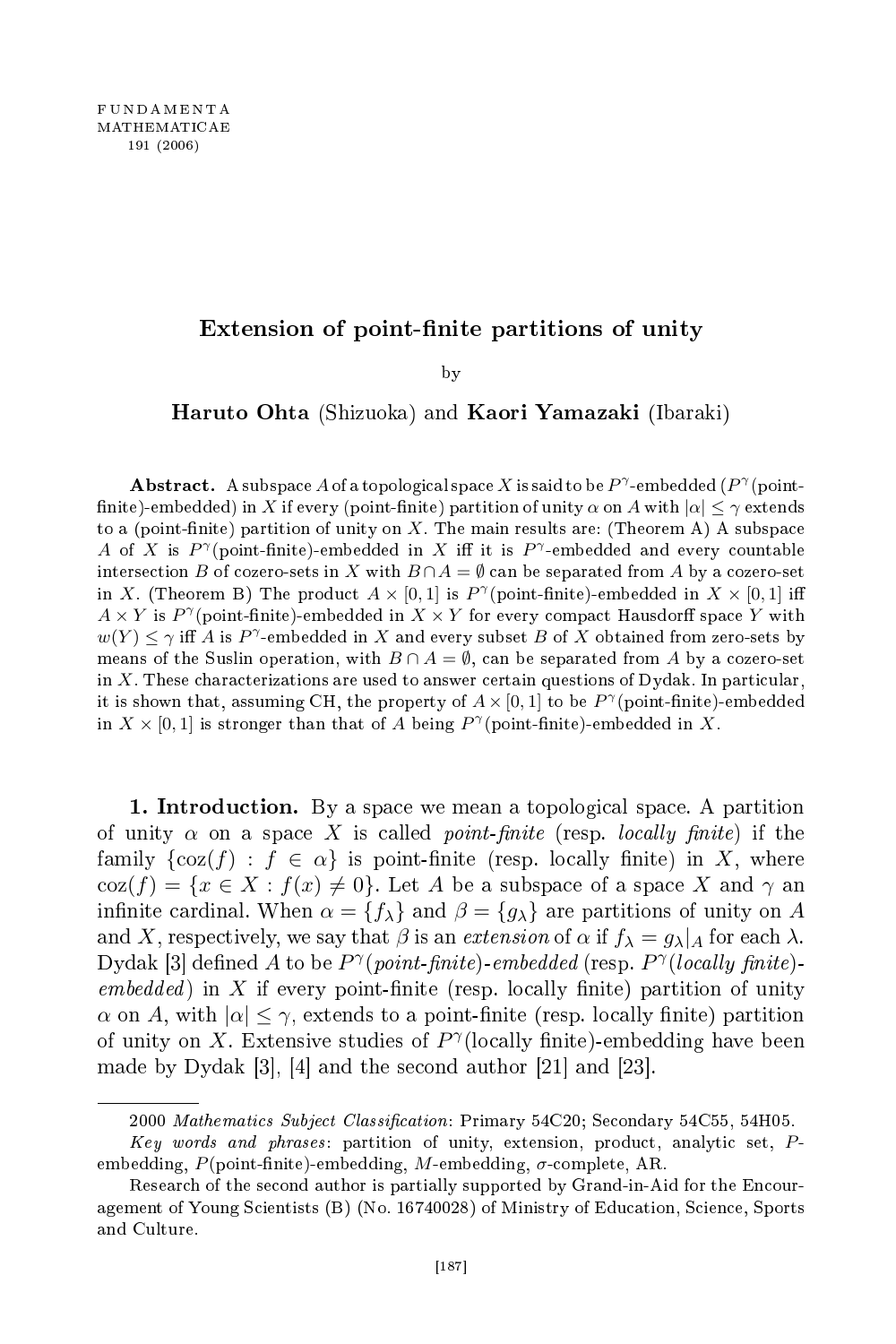In this paper, we consider  $P^{\gamma}(\text{point-finite})$ -embeddings. In particular, we prove Theorems A and B stated in the abstra
t and apply them to answer Dydak's questions concerning  $P^{\gamma}$ (point-finite)-embeddings stated below.

Recall from [3] that A is  $P^{\gamma}$ -embedded in X if every partition of unity  $\alpha$  on A with  $|\alpha| \leq \gamma$  extends to a partition of unity on X (see [2], [19] for the original definition of  $P^{\gamma}$ -embedding). Recall from [18] that A is  $M^{\gamma}$ embedded in X if for every AR Y with  $w(Y) \leq \gamma$ , every continuous map from A to Y extends continuously over X. It is known (see [3]) that these extension properties are related as follows, where  $A \rightarrow B$  means that every A-embedded subspa
e is B-embedded:

$$
M^{\gamma} \to P^{\gamma}(\text{point-finite}) \to P^{\gamma} \stackrel{(*)}{\longleftarrow} P^{\gamma}(\text{locally finite}).
$$

Przymusiński–Wage [15] showed that the arrow  $(*)$  cannot be reversed by giving an example of a collectionwise normal space  $Z$  having a closed subspace which is not  $P^{\omega}$ (locally finite)-embedded, and Dydak [3] showed that the implication " $P^{\gamma}$ (locally finite)  $\rightarrow P^{\gamma}$ (point-finite)" is not true in general (see also  $[24]$ ). In Section 3, we give an example of a subspace which is  $P^{\gamma}$ (point-finite)-embedded for every  $\gamma$  but not  $M^{\omega}$ -embedded (Example 3.4), and prove that every closed subspace of the space  $Z$  of Przymusinski Wage mentioned above is  $M^{\gamma}$ -embedded for every  $\gamma$  (Example 3.8). These results answer Dydak's questions  $[3,$  Problems 12.10 and 12.11 negatively. Moreover, Dydak [3, Problem 13.6] asked: If A is  $P^{\gamma}$ (point-finite)-embedded in X, is then  $A \times [0,1]$   $P^{\gamma}$ (point-finite)-embedded in  $X \times [0,1]$ ? It is known that the answers to the similar questions for  $P^{\gamma}$ -,  $M^{\gamma}$ - and  $P^{\gamma}$  (locally finite)embeddings are all positive (see Alò–Sennott [1], Sennott [18] and Yamazaki [21], respectively). As an application of Theorem B, we show that the answer is negative for  $P^{\gamma}$ (point-finite)-embeddings under the assumption of the ontinuum hypothesis (Examples 3.5 and 3.7).

For a set A, |A| denotes the cardinality of A. As usual, a cardinal is an initial ordinal and an ordinal is identified with the set of smaller ordinals. Let  $\omega$  denote the first infinite cardinal and  $\omega_1$  the first uncountable cardinal. Our terminology and notation follow  $[5]$  and  $[13]$ .

2.  $P^{\gamma}$ (point-finite)-embeddings and products. A zero-set in a space X is a set of the form  $f^{-1}(0)$  for some real-valued continuous function f on X and a cozero-set is the complement of a zero-set. For a space X, let  $\mathcal{Z}(X)$  (resp.  $\mathcal{C}oz(X)$ ) denote the family of all zero-sets (resp. cozero-sets) in X. A set  $A \subseteq X$  is called a  $Suslin-Z-set$  in X if there exists a family  $\{Z_{\sigma} : \sigma \in \langle \omega \rangle \subseteq \mathcal{Z}(X) \text{ such that } A = \bigcup_{t \in \omega} \bigcap_{n < \omega} Z_{t|n}, \text{ where } \alpha \omega \text{ denotes } t \leq \alpha \}$ the set of all maps from  $\alpha$  to  $\omega$  and  $\zeta^{\omega}\omega = \bigcup_{n<\omega} n_{\omega}$  (see [16]). All Baire sets, i.e., members of the smallest  $\sigma$ -algebra including  $\mathcal{Z}(X)$ , are Suslin-Z-sets. As usual, we call a Suslin- $Z$ -set and a Baire set in a metric space an *analytic*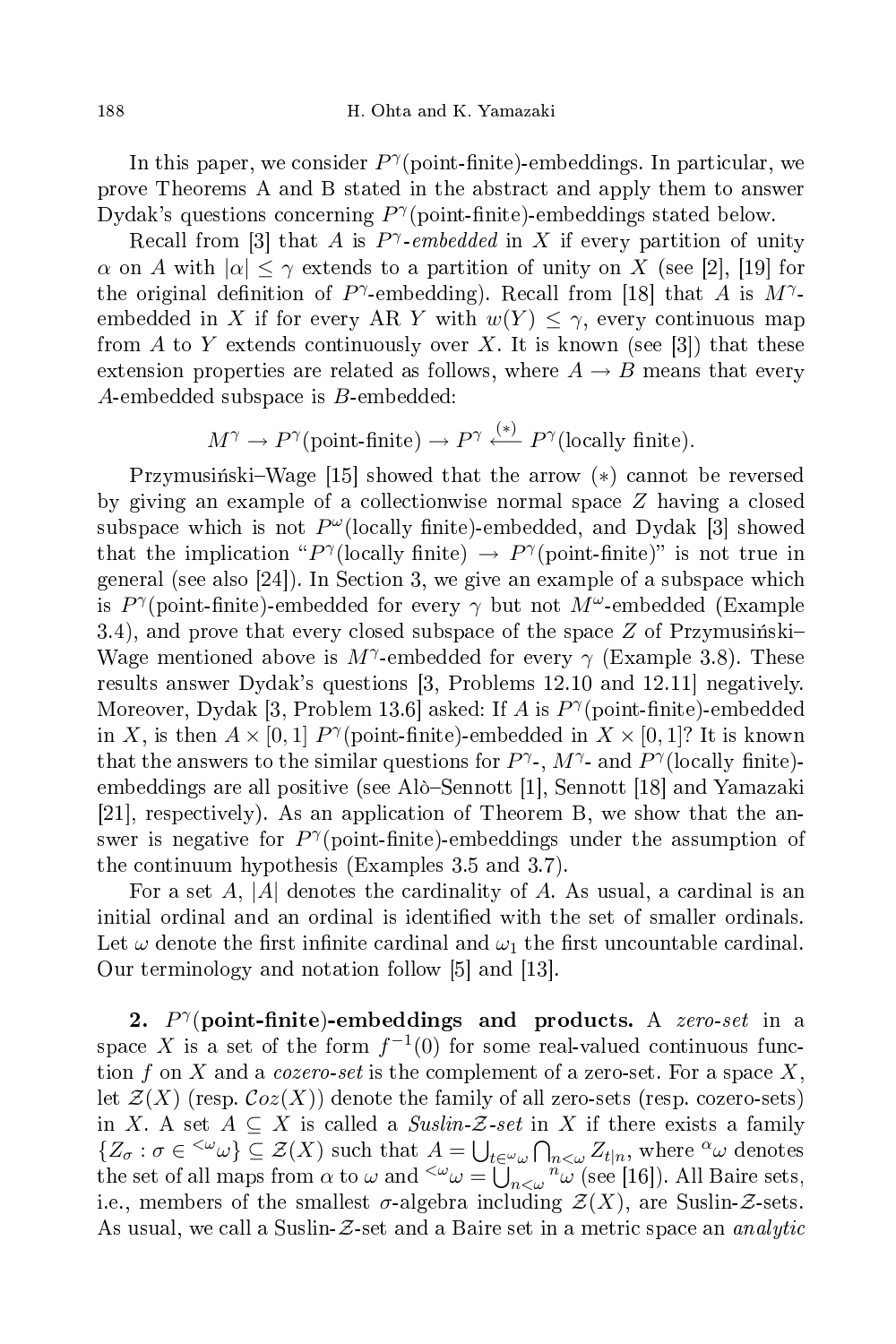set and a Borel set, respe
tively. Now, we onsider the following onditions on a subspace  $A$  of a space  $X$ :

- (b<sub>1</sub>) For every Suslin-Z-set B in X with  $B \cap A = \emptyset$ , there exists  $U \in$  $\mathcal{C}oz(X)$  such that  $B\subseteq U$  and  $U\cap A=\emptyset$ .
- (b<sub>2</sub>) For every Baire set B in X with  $B \cap A = \emptyset$ , there exists  $U \in \mathcal{C}oz(X)$ such that  $B \subseteq U$  and  $U \cap A = \emptyset$ .
- (b<sub>3</sub>) For every countable family  $\{G_n : n < \omega\} \subseteq \mathcal{C}oz(X)$  with  $\bigcap_{n<\omega} G_n$  $\cap$   $A$  =  $\emptyset$ , there exists  $U \in \mathcal{C}oz(X)$  such that  $\bigcap_{n<\omega}G_n \subseteq U$  and  $U \cap A = \emptyset.$

Evidently,  $(b_1)$  implies  $(b_2)$  and  $(b_2)$  implies  $(b_3)$  (see Remark 2.8 below). Now, we prove the theorems announ
ed in the abstra
t.

THEOREM 2.1. Let A be a subspace of a space X and  $\gamma$  an infinite car $dinal.$  Then the following are equivalent:

- (1) A is  $P^{\gamma}(point\text{-}finite)\text{-}embedded in X,$
- (2) A is  $P^{\gamma}$ -embedded in X and  $P^{\omega}(point\text{-}finite)$ -embedded in X,
- (3) A is  $P^{\gamma}$ -embedded in X and satisfies (b<sub>3</sub>) in X.

*Proof.* (1)⇒(2): Obvious. (2)⇒(3): To prove that A satisfies (b<sub>3</sub>) in X, take a countable family  $\{G_n : n < \omega\} \subseteq \mathcal{C}oz(X)$  with  $\bigcap_{n<\omega} G_n \cap A = \emptyset$ . We may assume that  $G_{n+1} \subseteq G_n$  for each  $n < \omega$  and  $G_0 = X$ . Take continuous functions  $f_n: X \to [0, 1/2^n]$ ,  $n < \omega$ , with  $G_n = \cos(f_n)$ , and define  $f =$  $\sum_{n<\omega}f_n.$  Note that  $f(x)>0$  for all  $x\in X.$  For each  $n<\omega,$  define a function  $f_n^*: A \to [0,1]$  by  $f_n^*(x) = f_n(x)/f(x)$  for  $x \in A$ . Then  $\{f_n^*: n < \omega\}$  is a point-finite partition of unity on A. Since A is  $P^{\omega}$ (point-finite)-embedded in X, there exists a point-finite partition of unity  $\{g_n : n < \omega\}$  on X such that  $g_n|_A = f_n^*$  for each  $n < \omega$ . Let

$$
U = \bigcup_{n < \omega} \{ x \in X : g_n(x) \cdot f(x) \neq f_n(x) \}.
$$

Then  $U \in \mathcal{C}oz(X)$ ,  $\bigcap_{n<\omega} G_n \subseteq U$  since  $\{g_n : n < \omega\}$  is point-finite, and  $U \cap A = \emptyset$ . Hence, A satisfies  $(b_3)$  in X.

 $(3) \Rightarrow (1)$ : Let  $\alpha = \{f_{\lambda} : \lambda \in \Lambda\}$  be a point-finite partition of unity on A with  $|A| \leq \gamma$ . Since A is P<sup> $\gamma$ </sup>-embedded in X,  $\alpha$  extends to a partition of unity  $\beta = \{g_\lambda : \lambda \in \Lambda\}$  on X. Let  $B = \{x \in X : \beta \text{ is not point-finite at } x\}.$ We show that  $B$  is the countable intersection of cozero-sets in  $X$ . For each  $n < \omega$  and each  $x \in X$ , define

$$
k_n(x) = \max\Big\{\sum_{\lambda \in \delta} g_{\lambda}(x) : \delta \subseteq \Lambda, |\delta| \le n\Big\}.
$$

Since  $\beta$  is a partition of unity, the functions  $k_n : X \to [0,1], n < \omega$ , are continuous, and for each  $x \in X$ ,  $|\{\lambda \in \Lambda : g_{\lambda}(x) > 0\}| \leq n$  if and only if  $k_n(x) = 1$ . This implies that  $X \setminus B = \bigcup_{n < \omega} k_n^{-1}(1)$ , and hence, B is the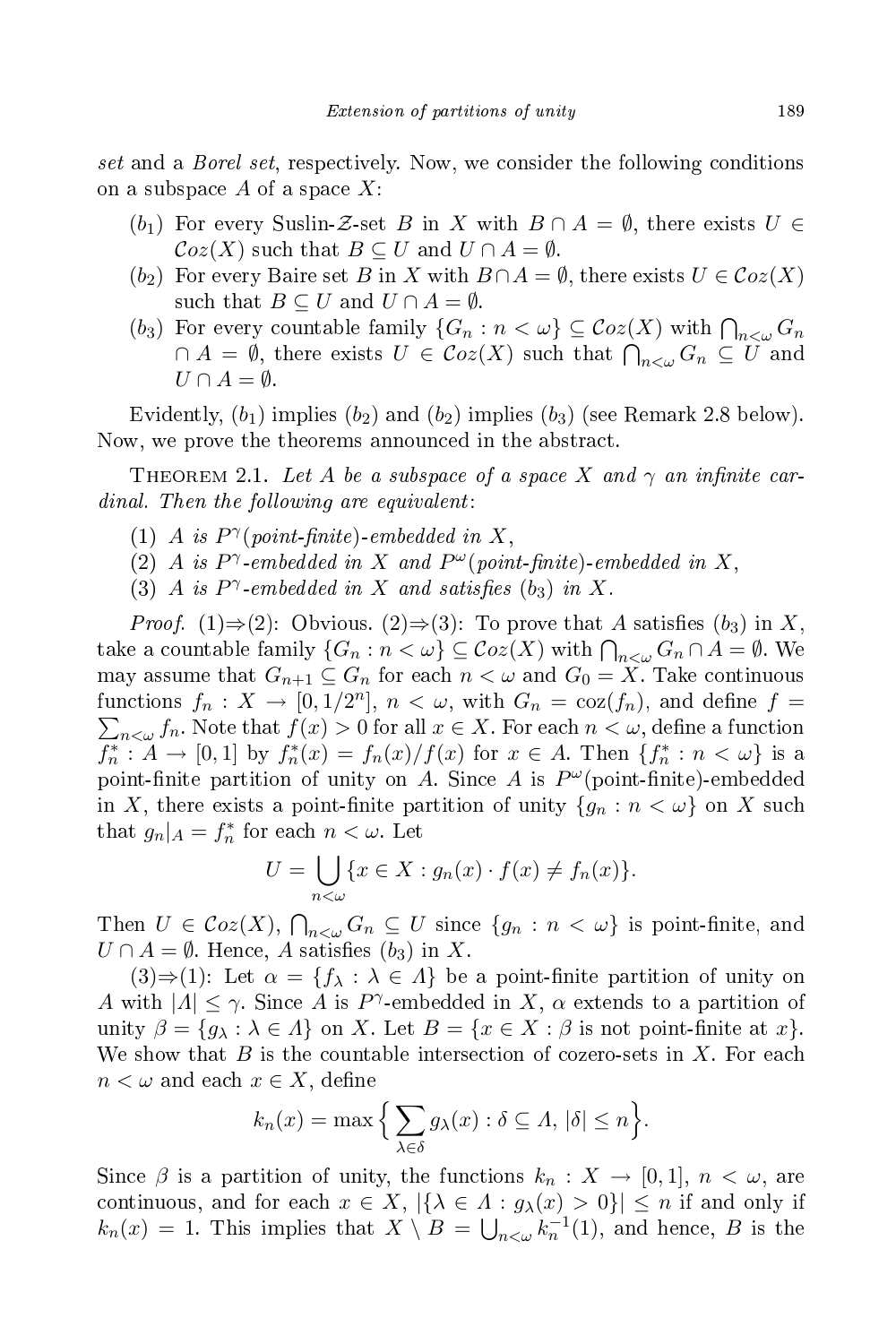intersection of countably many cozero-sets in X. Since  $B \cap A = \emptyset$  and A satisfies  $(b_3)$  in X, we can find a continuous function  $h: X \to [0,1]$  such that  $B \subseteq \text{coz}(h)$  and  $\text{coz}(h) \cap A = \emptyset$ . For each  $\lambda \in \Lambda$ , define a function  $g_{\lambda}^*$ on X by  $g_{\lambda}^*(x) = \max\{g_{\lambda}(x) - h(x), 0\}$  for  $x \in X$ . Then  $\{\cos(g_{\lambda}^*) : \lambda \in \Lambda\}$  is point-finite in X, because if  $h(x) = 0$ , then  $g_{\lambda}^*(x) = g_{\lambda}(x)$  and  $x \notin B$ ; and if  $h(x) > 0$ , then only finitely many  $g_{\lambda}$ 's exceed h at x since  $\sum_{\lambda \in \Lambda} g_{\lambda}(x) = 1$ . Since  $g^*_{\lambda}(x) \leq g_{\lambda}(x)$  for each  $\lambda \in \Lambda$  and each  $x \in X$ , it follows from [4, Corollary 2.6 that the function  $\sum_{\lambda \in A} g_{\lambda}^*$  is continuous. Fix an arbitrary  $\mu \in \varLambda$  and define

$$
g_{\mu}^{**}(x) = g_{\mu}^{*}(x) + 1 - \sum_{\lambda \in \Lambda} g_{\lambda}^{*}(x)
$$
 for  $x \in X$ .

Finally, putting  $g_{\lambda}^{**} = g_{\lambda}^*$  for each  $\lambda \in \Lambda \setminus \{\mu\}$ , we obtain a point-finite partition of unity  $\{g^{**}_\lambda : \lambda \in \Lambda\}$  on X extending  $\alpha$ . Hence, A is  $P^\gamma(\text{point-finite})$ embedded in  $X$ .

We turn to considering the problem when  $A \times Y$  is  $P^{\gamma}$ (point-finite)embedded in  $X \times Y$  for all (or certain) compact Hausdorff spaces Y. We need the following result due to Alò and Sennott [1] as a lemma.

LEMMA 2.2 (Alò-Sennott). Let A be a  $P^{\gamma}$ -embedded subspace of a space X, where  $\gamma$  is an infinite cardinal. Then  $A \times Y$  is P<sup> $\gamma$ </sup>-embedded in  $X \times Y$ for every compact Hausdorff space  $Y$  with  $w(Y) \leq \gamma$ .

Since the countable union of cozero-sets is a cozero-set, we have the following orollary from Theorem 2.1 and Lemma 2.2.

COROLLARY 2.3. Let A be a  $P^{\gamma}(point\text{-}finite)\text{-}embedded subspace of a$ space X, where  $\gamma$  is an infinite cardinal. Then  $A \times Y$  is  $P^{\gamma}(point\text{-}finite)$ . embedded in  $X \times Y$  for every countable, compact metric space Y.

The next lemma is well known, but we can find no good reference.

LEMMA 2.4 (folklore). Let X and Y be spaces and  $\text{pr}_X : X \times Y \to X$ the projection of the projection of the projection of the projection of the projection of the projection of the projection of the projection of the projection of the projection of the projection of the projection of the pr

- (1) If Y is separable, then  $\mathrm{pr}_X$  carries cozero-sets to cozero-sets.
- (2) If Y is compact, then  $\mathrm{pr}_X$  carries cozero-sets to cozero-sets and car-
- (3) If Y is compact, then  $\text{pr}_X$  carries Suslin-Z-sets to Suslin Z-sets.

*Proof.* (1) Let D be a countable dense set in Y. Then, for every cozero-set G in  $X \times Y$ ,  $\text{pr}_X[G] = \bigcup_{y \in D} \{x \in X : \langle x, y \rangle \in G\} \in \mathcal{C}oz(X)$ .

 $(2)$  This follows from the fact that if Y is compact, then for every realvalued continuous function h on  $X \times Y$ , the functions f and g on X defined by  $f(x) = \sup\{h(x, y) : y \in Y\}$  and  $g(x) = \inf\{h(x, y) : y \in Y\}$  for  $x \in X$ are continuous (see [6, Lemma 1.1]).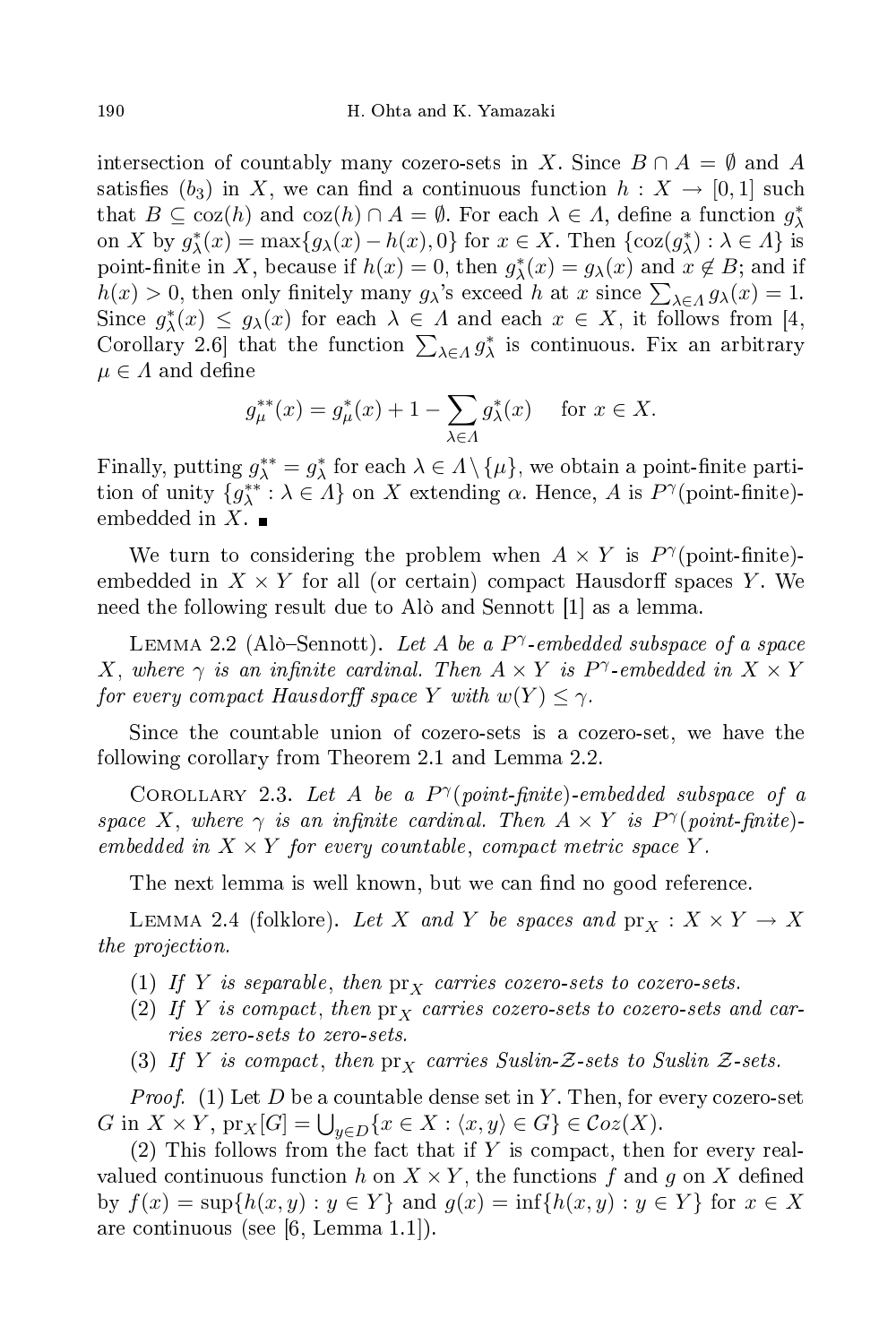(3) This is a consequence of (2) since we can assume that  $Z_{t|n} \subseteq Z_{t|m}$ whenever  $m < n$  in the definition of a Suslin-Z-set.

The next lemma is due to the referee's suggestion.

LEMMA 2.5. For every Suslin-Z-set B in a space X, there exists a continuous map  $f: X \to Q$ , where Q is the Hilbert cube, such that  $B = f^{-1}[S]$ for some analytic set  $S$  in  $Q.$ 

Proof. This is a onsequen
e of the following observation: For any ollection of countably many zero-sets  $Z_n = f_n^{-1}(0)$ ,  $n < \omega$ , in X, consider the diagonal map  $f = \Delta_{n \leq \omega} f_n : X \to Q$ . Then each  $Z_n$  is the inverse image of a closed set in  $Q$ .  $\blacksquare$ 

Now, ombining Lemma 2.5 with Theorem 2.1, Lemmas 2.2 and 2.4, we have the following theorem. The following theorem. The following theorem. The following theorem. The following theorem. The following the state of the following theorem. The following the state of the following theorem. Th

THEOREM 2.6. Let A be a subspace of a space X and  $\gamma$  an infinite car $dinal.$  Then the following are equivalent:

- (1)  $A \times Y$  is  $P^{\gamma}(\textit{point-finite})$ -embedded in  $X \times Y$  for every compact Hausdorff space Y with  $w(Y) \leq \gamma$ ,
- (2)  $A \times [0,1]$  is  $P^{\gamma}(point\text{-}finite)\text{-}embedded in X \times [0,1],$
- (3)  $A \times Y$  is  $P^{\gamma}(\text{point-finite})$ -embedded in  $X \times Y$  for some uncountable, compact metric space Y,
- (4) A is  $P^{\gamma}$ -embedded in X and satisfies  $(b_1)$  in X.

*Proof.* (1) $\Rightarrow$ (2) $\Rightarrow$ (3): Obvious. (3) $\Rightarrow$ (4): Assume that  $A \times Y$  is  $P^{\gamma}$ (pointfinite)-embedded in  $X \times Y$  for some uncountable, compact metric space Y. As every  $P^{\gamma}$ (point-finite)-embedded subspace is  $P^{\gamma}$ -embedded, it suffices to show that A satisfies  $(b_1)$  in X. Let B be a Suslin-Z-set in X with  $B \cap A = \emptyset$ . Then, by Lemma 2.5, there exists a continuous map  $f: X \to Q$  such that  $B = f^{-1}[S]$  for some analytic set S in Q. It is known that S is the projection of a  $G_{\delta}$ -set G in  $Q \times \mathbb{K}$ , where K is the Cantor set (see [11]). Since K can be embedded in Y, we regard G as a  $G_{\delta}$ -set in  $Q \times Y$ . Put  $H = (f \times id_Y)^{-1}[G]$ , where  $\mathrm{id}_Y$  is the identity of Y. Then H is the intersection of countably many cozero-sets in  $X \times Y$  and  $B = \text{pr}_X[H]$ . Since  $A \times Y$  satisfies  $(b_3)$  in  $X \times Y$  by Theorem 2.1, there exists  $U \in \mathcal{C}oz(X \times Y)$  such that  $H \subseteq U$  and  $U \cap (A \times Y) = \emptyset$ . Finally, put  $V = \text{pr}_X[U]$ . Then  $V \in \mathcal{C}oz(X)$  by Lemma 2.4(2),  $B \subseteq V$  and  $V \cap A = \emptyset$ . Hence, A satisfies  $(b_1)$  in X.

(4)⇒(1): Let Y be a compact Hausdorff space with  $w(Y) \leq \gamma$ . By Theorem 2.1 and Lemma 2.2, it suffices to show that  $A \times Y$  satisfies  $(b_3)$  in  $X \times Y$ . Let B be the intersection of countably many cozero-sets in  $X \times Y$ with  $B \cap (A \times Y) = \emptyset$ . Then it follows from Lemma 2.4(3) that  $\text{pr}_X[B]$  is a Suslin-Z-set in X with  $B \cap A = \emptyset$ . Since A satisfies  $(b_1)$  in X, there exists  $U \in \mathcal{C}oz(X)$  such that  $\text{pr}_X[B] \subseteq U$  and  $U \cap A = \emptyset$ . Putting  $V = U \times Y$ ,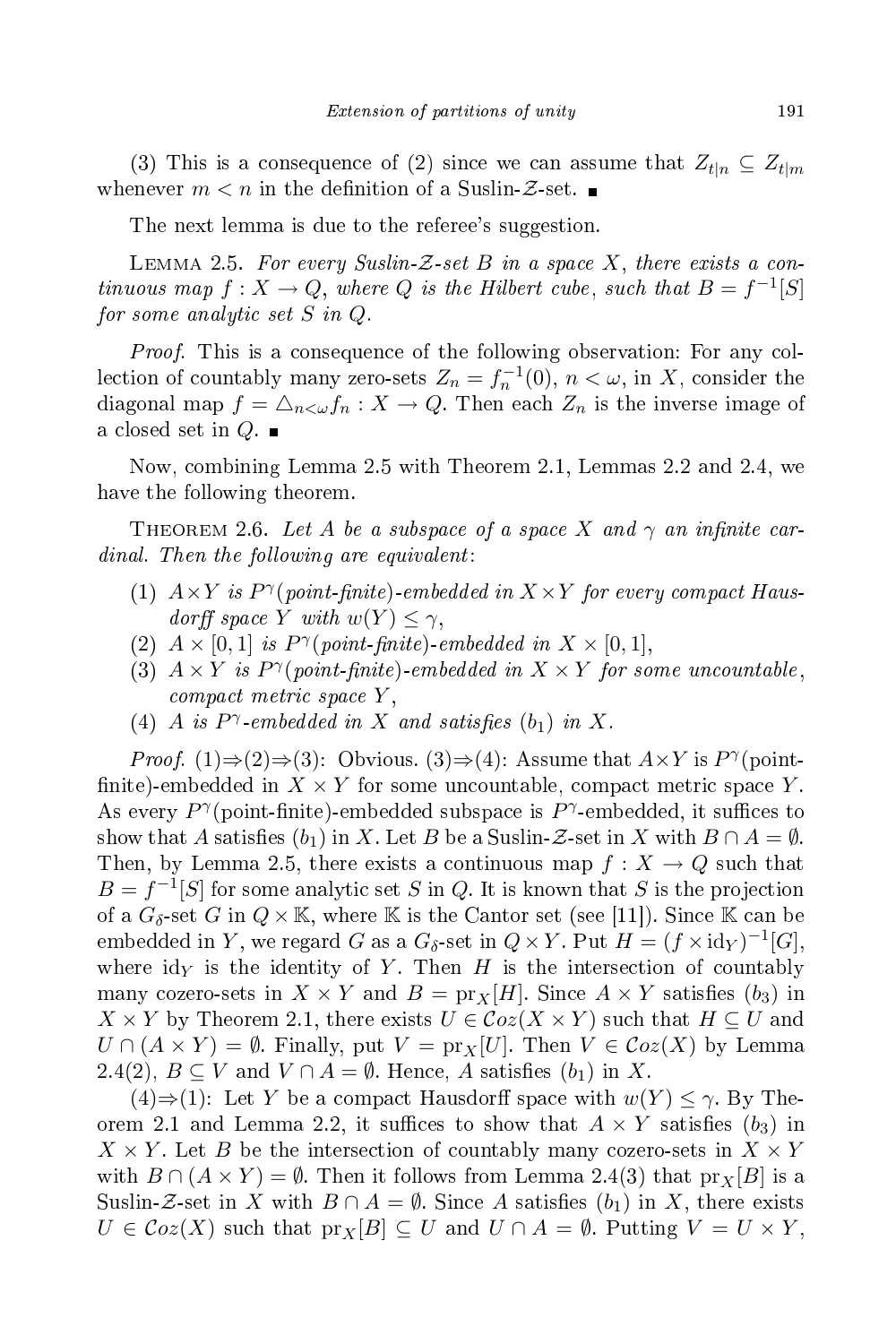we obtain  $V \in \mathcal{C}oz(X \times Y)$  such that  $B \subseteq V$  and  $V \cap (A \times Y) = \emptyset$ . Hence,  $A \times Y$  satisfies  $(b_3)$  in  $X \times Y$ .

The reader might ask if "compact metric" can be replaced by "compact Hausdorff" in condition (3) of Theorem 2.6. In Remark 3.6 below, we show that metrizability of  $Y$  is essential in this condition.

The following corollary can be proved similarly to  $(3) \Rightarrow (4)$  in Theorem 2.6 if we use Lemma  $2.4(1)$  and the fact that every analytic set in Q is the projection of a zero-set in  $Q \times \mathbb{P}$ , where  $\mathbb P$  is the space of irrational numbers (see  $[11]$ ).

COROLLARY 2.7. Let A be a  $P^{\gamma}$ -embedded closed subspace of a space X, where  $\gamma$  is an infinite cardinal, and assume that either  $X \times \mathbb{P}$  is normal or  $(X \setminus A) \times \mathbb{P}$  is Lindelöf. Then  $A \times Y$  is  $P^{\gamma}(point\text{-}finite)\text{-}embedded$  in  $X \times Y$ for every compact Hausdorff space  $Y$  with  $w(Y) \leq \gamma$ .

In the remaining part of this section, we consider the relationship between conditions  $(b_i)$ ,  $i = 1, 2, 3$ , and the following conditions, from the literature, on a subspace  $A$  of a space  $X$ .

- $(a_{\gamma})$  For every  $\gamma$ -separable continuous pseudometric  $\rho$  on X, there exists  $F \in \mathcal{Z}(X)$  such that  $A \subseteq F \subseteq \{x \in X : (\exists y \in A)(\varrho(x, y) = 0)\}.$ 
	- (c) For every  $B \in \mathcal{Z}(X)$  with  $B \cap A = \emptyset$ , there exists  $U \in \mathcal{C}oz(X)$  such that  $B \subseteq U$  and  $U \cap A = \emptyset$ .

Here, a pseudometric d on a space X is called  $\gamma$ -separable if the weight of the pseudometric space  $(X, d)$  is not greater than  $\gamma$ . Sennott [18] proved that A is  $M^\gamma$ -embedded in  $X$  if and only if  $A$  is  $P^\gamma$ -embedded in  $X$  and satisfies  $(a_\gamma)$ in X. On the other hand, it is known (see [8, Theorem 1.18]) that A satisfies (c) in X if every real-valued continuous function on A extends continuously over X, or equivalently, A is  $P^{\omega}$ -embedded in X (see [7] and [9]). Obviously,  $(b_3)$  implies  $(c)$ .

PROPOSITION 2.8.  $(a_{\omega})$  implies  $(b_1)$ .

*Proof.* Assume that a subspace A of a space X satisfies  $(a_{\omega})$  in X. Let B be a Suslin-Z-set in X with  $B \cap A = \emptyset$ . Then, by Lemma 2.5, there exists a continuous map f from X to the Hilbert cube Q such that  $B = f^{-1}[f[B]]$ . Let d be the metric on Q, and define  $\rho(x, y) = d(f(x), f(y))$  for  $x, y \in X$ . Then  $\varrho$  is an  $\omega$ -separable continuous pseudometric on X such that  $\{x \in X :$  $(\exists y \in A)(\varrho(x, y) = 0)$   $\cap$   $B = \emptyset$ . Hence, by  $(a_{\omega})$ , we can find  $U \in \mathcal{C}oz(X)$ such that  $B \subseteq U$  and  $U \cap A = \emptyset$ .

REMARK 2.9. Summing up the above observations, we have the impliations  $(a_{\omega}) \Rightarrow (b_1) \Rightarrow (b_2) \Rightarrow (b_3) \Rightarrow (c)$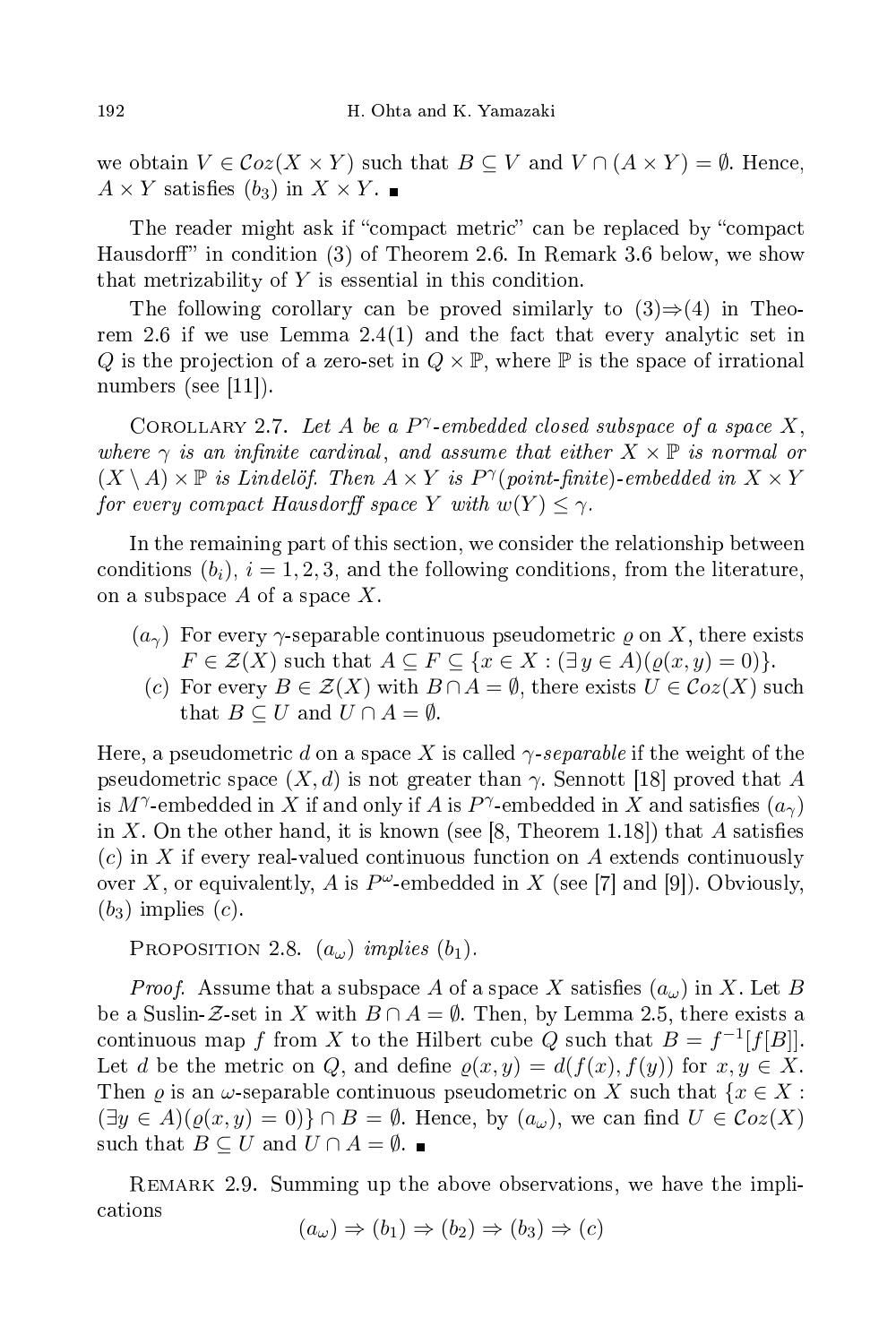In the next section, we give examples showing that  $(b_1) \neq (a_\omega)$  and  $(c) \neq$  $(b_3)$ , and show that  $(b_3) \neq (b_2)$  and  $(b_2) \neq (b_1)$  assuming the continuum hypothesis.

**3. Examples.** As stated in the introduction, we now apply Theorems 2.1 and 2.6 to answer Dydak's questions  $\vert 3$ , Problems 12.10, 12.11 and 13.6. Throughout this section,  $\mathbb R$  denotes the set of real numbers endowed with the Euclidean topology  $\tau$ . When  $A \subseteq X \subseteq \mathbb{R}$ ,  $X_A$  denotes the space with the underlying set X and with the topology  $\{U \cup K : U \in \tau_X, K \subseteq X \setminus A\},$ where  $\tau_X$  is the subspace topology on X induced from  $\tau$ . It is known that  $X_A$  is a paracompact Hausdorff space (see [5, Example 5.1.22]). We begin by determining when the subspace A satisfies  $(b_i)$ ,  $i = 1, 2, 3$ , in  $X_A$  in terms of subsets of R.

LEMMA 3.1. Let  $A \subseteq X \subseteq \mathbb{R}$  and  $S \subseteq X$ . Then:

- (1) S is a cozero-set in  $X_A$  if and only if there exist an open set U in  $\mathbb R$ and an  $F_{\sigma}$ -set F in  $\mathbb R$  such that  $S \cap A \subseteq U \cap X \subseteq S, S \subseteq F$  and  $F \cap A = S \cap A$ .
- (2) If S is a Baire set in  $X_A$ , then there exists a Borel set B in  $\mathbb R$  such that  $S \subseteq B$  and  $B \cap A = S \cap A$ .
- (3) If S is a Suslin-Z-set in  $X_A$ , then there exists an analytic set B in  $\mathbb R$  such that  $S \subseteq B$  and  $B \cap A = S \cap A$ .

*Proof.* (1) First, observe that (i) a set  $S \subseteq X$  is open in  $X_A$  if and only if there exists an open set U in R with  $S \cap A \subseteq U \cap X \subseteq S$ , and (ii) a set  $S \subseteq X$  is closed in  $X_A$  if and only if there exists a closed set F in R such that  $S \subseteq F$  and  $S \cap A = F \cap A$ . Now, (1) follows from (i) and (ii) since, by the normality of  $X_A$ ,  $S \in \mathcal{C}oz(X_A)$  if and only if S is an open  $F_{\sigma}$ -set in  $X_A$ .

(2) Let S be the family of all sets  $S \subseteq X$  such that there exist Borel sets B and B' in  $\mathbb R$  such that  $S \cap A \subseteq B \cap X \subseteq S$ ,  $S \subseteq B'$  and  $B' \cap A = S \cap A$ . Then S is a  $\sigma$ -algebra of subsets of X, and  $\mathcal{C}oz(X_A) \subseteq S$  by (1). Hence, all Baire sets in  $X_A$  belong to S, from which (2) can be deduced.

(3) If S is a Suslin-Z-set in  $X_A$ , then there exists  $\{Z_{\sigma} : \sigma \in {}^{<\omega}\omega\} \subseteq$  $\mathcal{Z}(X_A)$  such that  $S = \bigcup_{t \in \omega} \bigcap_{n < \omega} Z_{t|n}$ . Define  $B = \bigcup_{t \in \omega} \bigcap_{n < \omega} \text{cl}_{\mathbb{R}} Z_{t|n}$ . Then B is an analytic set in R with  $S \subseteq B$ . Since  $\text{cl}_{\mathbb{R}} Z_{\sigma} \cap A = Z_{\sigma} \cap A$  for each  $\sigma \in \langle^{\omega} \omega, B \cap A = S \cap A.$ 

PROPOSITION 3.2. Let  $A \subseteq X \subseteq \mathbb{R}$ . Then:

- (1) A satisfies  $(b_1)$  in  $X_A$  if and only if for every analytic set B in  $\mathbb R$ with  $B \cap A = \emptyset$ , there exists an  $F_{\sigma}$ -set F in  $\mathbb R$  such that  $B \cap X \subseteq F$ and  $F \cap A = \emptyset$ .
- (2) A satisfies (b<sub>2</sub>) in  $X_A$  if and only if for every Borel set B in  $\R$  with  $B \cap A = \emptyset$ , there exists an  $F_{\sigma}$ -set F in R such that  $B \cap X \subseteq F$  and  $F \cap A = \emptyset$ .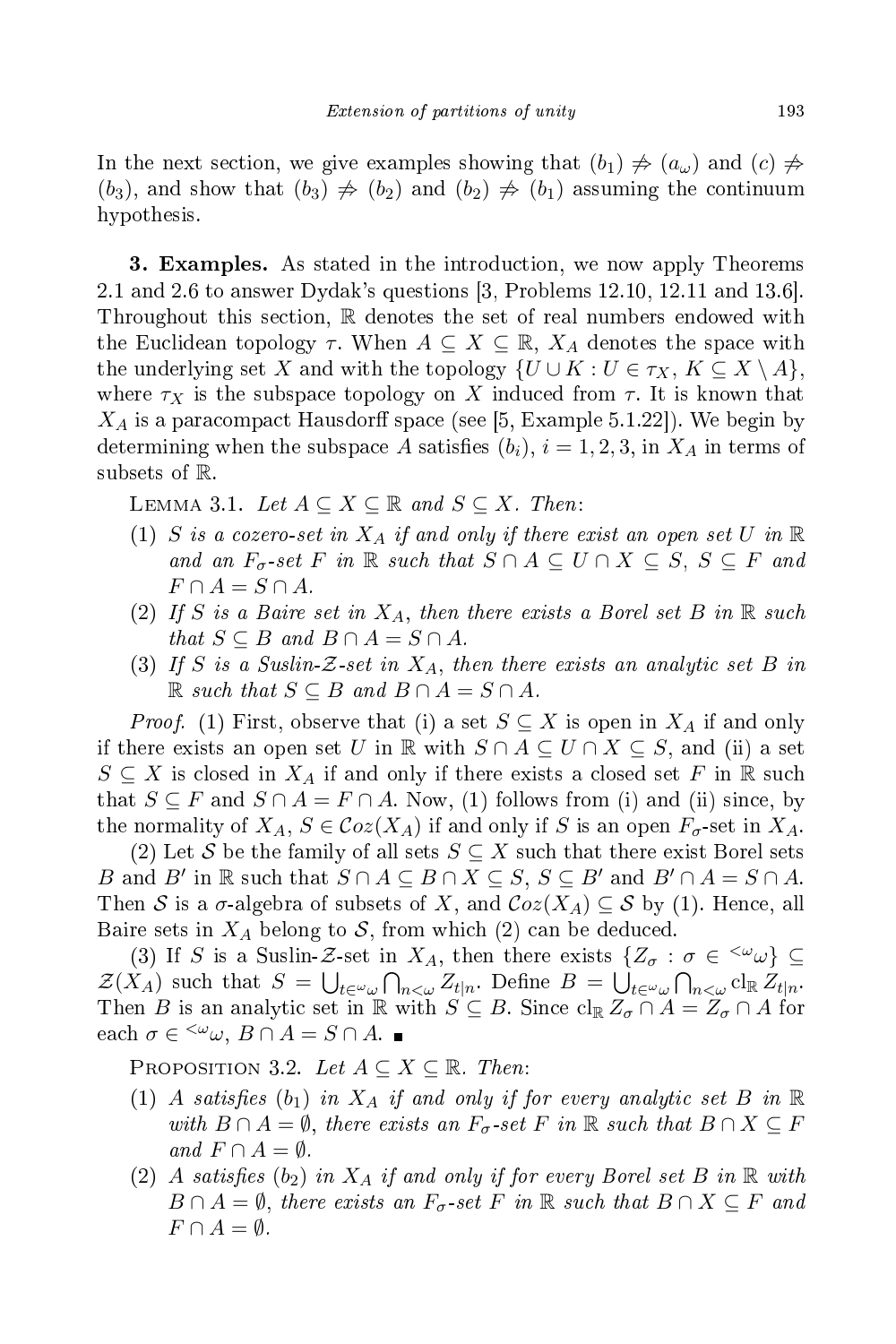(3) A satisfies (b<sub>3</sub>) in  $X_A$  if and only if for every countable family  $\{F_n:$  $n < \omega$ } of  $F_{\sigma}$ -sets in  $\mathbb R$  such that  $\bigcap_{n<\omega} F_n \cap A = \emptyset$  and  $F_n \cap A$  is open in A for each  $n < \omega$ , there exists an  $F_{\sigma}$ -set F in  $\mathbb R$  such that  $\bigcap_{n<\omega} F_n\cap X\subseteq F$  and  $F\cap A=\emptyset$ .

*Proof.* (1) Assume that A satisfies  $(b_1)$  in  $X_A$  and let B be an analytic set in  $\mathbb R$  with  $B \cap A = \emptyset$ . Since the topology of  $\mathbb R_A$  is finer than that of  $\mathbb R$ , B is a Suslin-Z-set in  $\mathbb{R}_A$ , and hence,  $B \cap X$  is also a Suslin-Z-set in  $X_A$ . Thus, it follows from  $(b_1)$  that there exists  $U \in \mathcal{C}oz(X_A)$  such that  $B \cap X \subseteq U$  and  $U \cap A = \emptyset$ . By Lemma 3.1(1), there exists an  $F_{\sigma}$ -set F in R such that  $U \subseteq F$ and  $F \cap A = U \cap A$ . Then  $B \cap X \subseteq F$  and  $F \cap A = \emptyset$ . Conversely, assume that A satisfies the latter condition in (1) and let C be a Suslin-Z-set in  $X_A$ with  $C \cap A = \emptyset$ . Then, by Lemma 3.1(3), there exists an analytic set H in R such that  $C \subseteq H$  and  $H \cap A = \emptyset$ . By the assumption, we can find an  $F_{\sigma}$ -set F in R such that  $H \cap X \subseteq F$  and  $F \cap A = \emptyset$ . Since  $F \cap X \in \mathcal{C}oz(X_A)$ by Lemma 3.1(1), A satisfies  $(b_1)$  in  $X_A$ . (2) can be proved similarly to (1) using Lemma  $3.1(2)$  instead of Lemma  $3.1(3)$ .

(3) Assume that A satisfies  $(b_3)$  in  $X_A$  and let  $\{F_n : n < \omega\}$  be a countable family of  $F_{\sigma}$ -sets in  $\R$  such that  $\bigcap_{n<\omega}F_n\cap A=\emptyset$  and  $F_n\cap A$  is open in  $A$  for each  $n < \omega$ . For each  $n < \omega$ , since  $X_A$  is normal, we can find  $E_n \in \mathcal{C}oz(X_A)$ such that  $F_n \cap X \subseteq E_n$  and  $E_n \cap A = F_n \cap A$ . Since  $\bigcap_{n<\omega} E_n \cap A = \emptyset$ , it follows from  $(b_3)$  that there exists  $U \in \mathcal{C}oz(X_A)$  such that  $\bigcap_{n<\omega} E_n \subseteq U$ and  $U \cap A = \emptyset$ . By Lemma 3.1(1), there exists an  $F_{\sigma}$ -set F in R such that  $U \subseteq F$  and  $F \cap A = U \cap A$ . Then

$$
\bigcap_{n<\omega} F_n \cap X \subseteq \bigcap_{n<\omega} E_n \subseteq U \subseteq F
$$

and  $F \cap A = \emptyset$ . Conversely, assume that A satisfies the latter condition in (3), and take  $\{G_n : n < \omega\} \subseteq \mathcal{C}oz(X_A)$  such that  $\bigcap_{n<\omega} G_n \cap A = \emptyset$ . For each  $n < \omega$ , by Lemma 3.1(1), there exists an  $F_{\sigma}$ -set  $H_n$  in  $\mathbb R$  such that  $G_n \subseteq H_n$ and  $H_n \cap A = G_n \cap A$ . Since  $\bigcap_{n<\omega} H_n \cap A = \emptyset$  and  $H_n \cap A$  is open in  $A$  for each  $n < \omega$ , it follows from our assumption that there exists an  $F_{\sigma}$ -set H in  $\mathbb R$  such that  $\bigcap_{n<\omega}H_n\cap X\subseteq H$  and  $H\cap A=\emptyset$ . Then  $H\cap X\in\mathcal{C}oz(X_A)$  by Lemma 3.1(1),  $\bigcap_{n<\omega} G_n \subseteq H \cap X$  and  $(H \cap X) \cap A = \emptyset$ . Hence, A satisfies  $(b_3)$  in  $X_A$ .

Now, we are in a position to construct examples. A subspace  $A$  of a space X is said to be P-embedded in X if it is  $P^{\gamma}$ -embedded in X for every  $\gamma$ . Mand  $P(point-finite)$  embeddings are defined similarly. If  $A\subseteq X\subseteq \mathbb{R},$  then the closed subspace A of  $X_A$  is always P-embedded in  $X_A$ , since  $X_A$  is para
ompa
t. The last statement of the following example was proved by the second author in  $|24|$ ; however, now it is an immediate consequence of Proposition 3.2(3) and Theorem 2.1.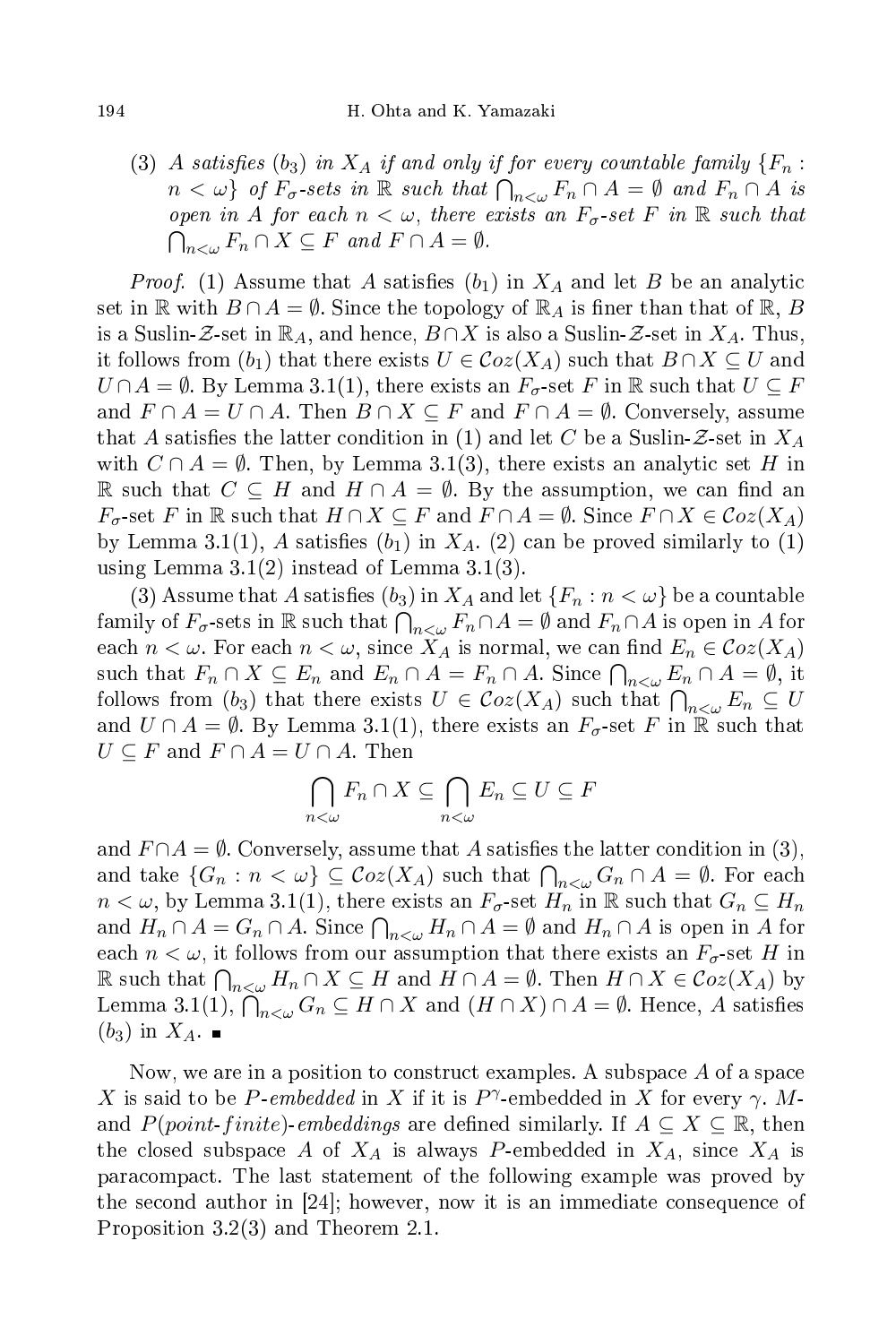EXAMPLE 3.3. Let  $\mathbb Q$  be the set of rational numbers. Then  $\mathbb Q$  fails to satisfy  $(b_3)$  in  $\mathbb{R}_{\mathbb{Q}}$ . Hence,  $\mathbb{Q}$  is not  $P^{\omega}(point\text{-}finite)$ -embedded in  $\mathbb{R}_{\mathbb{Q}}$ .

Example 3.3 shows that  $(c) \neq (b_3)$  in general. Recall from [5, 5.5.4] that there exists a set  $A \subseteq \mathbb{R}$ , called a *Bernstein set*, such that every compact set in  $\mathbb R$  contained in either A or  $\mathbb R \setminus A$  is countable.

EXAMPLE 3.4. Let A be a Bernstein set in  $\mathbb R$ . Then A satisfies  $(b_1)$  in  $\mathbb{R}_A$  but fails to satisfy  $(a)_{\omega}$  in  $\mathbb{R}_A$ . Hence,  $A \times Y$  is  $P(\textit{point-finite})$ -embedded in  $\mathbb{R}_A \times Y$  for every compact Hausdorff space Y, but A is not  $M^\omega$ -embedded in  $\mathbb{R}_A$ .

*Proof.* Let B be an analytic set in R with  $B \cap A = \emptyset$ . Then B must be countable, since every uncountable analytic set in  $\mathbb R$  contains a Cantor set (see [10, Theorem 94]). By Proposition 3.2(1), this implies that A satisfies  $(b_1)$  in  $\mathbb{R}_A.$  On the other hand, the Euclidean metric  $d$  on  $\mathbb R$  is an  $\omega$ -separable continuous pseudometric on  $\mathbb{R}_A$  and  $\{x \in \mathbb{R}_A : (\exists y \in A)(d(x, y) = 0)\} = A$ . Since A is not a zero-set in  $\mathbb{R}_A$ , A does not satisfy  $(a)_{\omega}$  in  $\mathbb{R}_A$  (see also 18, Corollary 5 to Theorem 1..

EXAMPLE 3.5. Under CH, there exist sets A and X with  $A \subseteq X$  $\mathbb R$  such that A satisfies  $(b_2)$  in  $X_A$  but fails to satisfy  $(b_1)$  in  $X_A$ . Hence, A is  $P(point-finite)$ -embedded in  $X_A$ , but  $A \times [0,1]$  is not  $P^{\omega}(point-finite)$ embedded in  $X \times [0,1]$ .

*Proof.* By [10, Corollary to Lemma 39.4], there exists an analytic set B in R such that  $\mathbb{R} \setminus B$  is not analytic. Put  $A = \mathbb{R} \setminus B$  and let B be the family of all Borel sets in  $\mathbb R$  containing A. Since  $|\mathcal{B}| = 2^{\omega}$ , we can enumerate  $\mathcal B$  as  $\{B_\alpha : \alpha < \omega_1\}$  by CH. Then  $\bigcap_{\beta < \alpha} B_\beta \cap B$  is uncountable for each  $\alpha < \omega_1$ , because  $A$  is not a Borel set. Thus, we can choose inductively a point

$$
x_{\alpha} \in \left(\bigcap_{\beta < \alpha} B_{\beta} \cap B\right) \setminus \{x_{\beta} : \beta < \alpha\}
$$

for each  $\alpha < \omega_1$ . Put  $X = A \cup \{x_\alpha : \alpha < \omega_1\}$ . Then, since  $X \setminus B_\alpha$  is countable for each  $\alpha < \omega$ , it follows from Proposition 3.2(2) that A satisfies  $(b_2)$  in  $X_A$ . On the other hand, since B is an analytic set in R and  $B_{\alpha} \cap B \neq \emptyset$  for each  $\alpha < \omega_1$ , Proposition 3.2(1) shows that A does not satisfy  $(b_1)$  in  $X_A$ .

REMARK 3.6. Let  $X_A$  be the space defined in Example 3.5, and let  $\Omega = \omega_1 + 1$  with the usual order topology. Now, by proving that  $A \times \Omega$ is P(point-finite)-embedded in  $X_A \times \Omega$ , we show that the assumption of metrizability of Y is essential in condition  $(3)$  of Theorem 2.6. By Lemma 2.2,  $A \times \Omega$  is P-embedded in  $X_A \times \Omega$ . Thus, by Theorem 2.1, it suffices to show that  $A \times \Omega$  satisfies  $(b_3)$  in  $X_A \times \Omega$ . Take a countable family  $\{G_n : n < \omega\} \subseteq$  $\mathcal{C}oz(X_A\times\Omega)$  with  $\bigcap_{n<\omega}G_n\cap(A\times\Omega)=\emptyset$ . Put  $A_n=\{x\in A:\langle x,\omega_1\rangle\not\in G_n\}$ for each  $n < \omega$ . Since each  $A_n$  is separable and each  $G_n$  is an  $F_{\sigma}$ -set, we can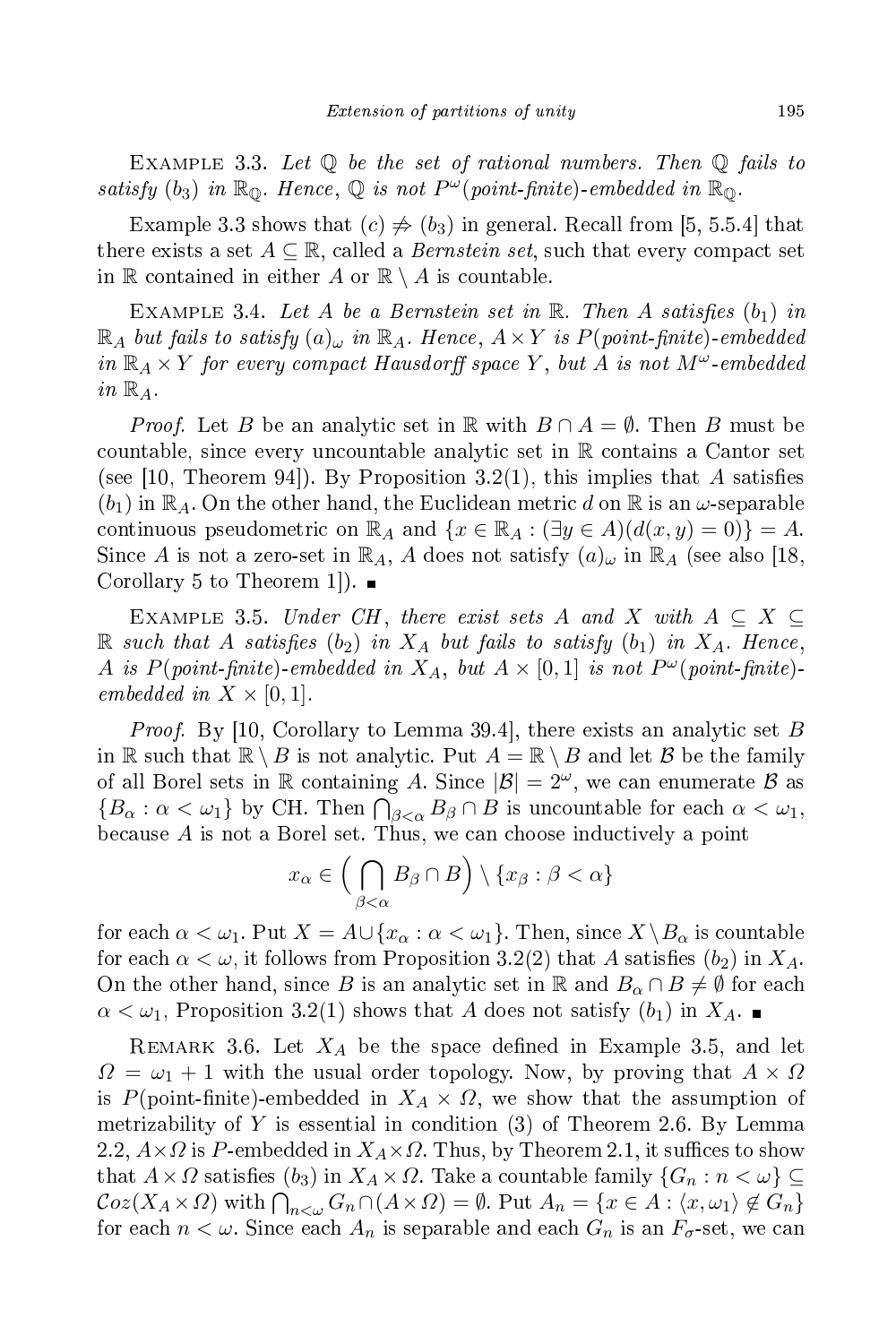find  $\alpha < \omega_1$  such that  $G_n \cap (A_n \times (O \setminus \alpha)) = \emptyset$  for each  $n < \omega$ . Here, we may assume that  $\alpha$  is an isolated ordinal. For each  $n < \omega$ , put

$$
H_n = \mathrm{pr}_{X_A}[G_n \cap (X_A \times (0 \setminus \alpha))].
$$

Then  $H_n \in \mathcal{C}oz(X_A)$  by Lemma 2.4(2), and  $\bigcap_{n<\omega} H_n \cap A = \emptyset$  as  $H_n \cap A_n = \emptyset$ for each  $n < \omega$ . Since A satisfies  $(b_3)$  in  $X_A$ , there exists  $U \in \mathcal{C}oz(X_A)$  such that  $\bigcap_{n<\omega}H_n\subseteq U$  and  $U\cap A=\emptyset.$  On the other hand, since  $\alpha$  is countable ompa
t metrizable, it follows from Corollary 2.3 and Theorem 2.1 that there exists  $V \in \mathcal{C}oz(X_A \times \alpha)$  such that  $\bigcap_{n<\omega} G_n \cap (X_A \times \alpha) \subseteq V$  and  $V \cap (A \times \alpha) = \emptyset$ . Finally, putting  $W = (U \times (Q \setminus \alpha)) \cup V$ , we obtain a cozero-set W in  $X_A \times \Omega$  such that  $\bigcap_{n<\omega} G_n \subseteq W$  and  $W \cap (A \times \Omega) = \emptyset$ . Hence,  $A \times \Omega$  satisfies  $(b_3)$  in  $X_A \times \Omega$ .

EXAMPLE 3.7. Under CH, there exist sets A and X with  $A \subseteq X \subseteq \mathbb{R}$ such that A satisfies  $(b_3)$  in  $X_A$  but fails to satisfy  $(b_2)$  in  $X_A$ .

*Proof.* Following [10],  $\Sigma_3^0$  denotes the family of all sets which can be written as the union of countably many  $G_{\delta}$ -sets in  $\mathbb{R}$ , and  $\Pi^0_4$  denotes the family of all sets which can be written as the intersection of countably many members of  $\Sigma_3^0$ . By [10, Corollary to Lemma 39.1] there exists a Borel set  $A_{\text{in}}$  R such that  $A \notin \Pi_4^0$ . Now, let B be the family of all members of  $\Pi_4^0$  containing A. Since  $|\mathcal{B}| = 2^\omega$ , we can enumerate  $\mathcal{B}$  as  $\{B_\alpha : \alpha < \omega_1\}$ by CH. Then  $\bigcap_{\beta<\alpha}B_{\beta}\setminus A$  is uncountable for each  $\alpha<\omega_1$ , because  $A\not\in\Pi_4^0$ . Hence, we can define a set  $X = A \cup \{x_\alpha : \alpha < \omega_1\}$  similarly to the proof of Example 3.5. Since  $X \setminus B_\alpha$  is countable for each  $\alpha < \omega_1$ , it follows from Proposition 3.2(3) that A satisfies (b<sub>3</sub>) in  $X_A$ . On the other hand,  $\mathbb{R} \setminus A$  is a Borel set in  $\mathbb{R}$ , but  $(\mathbb{R} \setminus A) \cap B_{\alpha} \neq \emptyset$  for each  $\alpha < \omega_1$ . Hence, A does not satisfy  $(b_2)$  in  $X_A$  by Proposition 3.2(2).

A similar example to Examples 3.5 and 3.7 was onstru
ted by Mi
hael [12] for a countable non- $G_{\delta}$ -set A to show that the product of a Lindelöf space  $X_A$  with  $\mathbb P$  is not necessarily normal under CH.

In [15, Example 3], Przymusiński and Wage constructed an example of a collectionwise normal space Z having a closed subspace K which is not  $P^{\omega}$ (locally finite)-embedded in Z. Finally, we show that an M-embedded subspace is not necessarily  $P^{\omega}$ (locally finite)-embedded by proving the following:

 $EXAMPLE 3.8. Every closed subspace A of the collectionwise normal$ space  $Z$  of Przymusiński–Wage is  $M$ -embedded in  $Z$ .

*Proof.* The space Z is constructed from a subspace W of Rudin's Dowker space of [17]. All we need to know about Z is that every  $G_{\delta}$ -set in W is open and that  $Z$  is the union of  $W$  and another space  $Y,$  where  $W$  is a  $G_\delta$ -set in  $Z$ and Y is an open (in Z) set which is the topological sum of subspaces of W.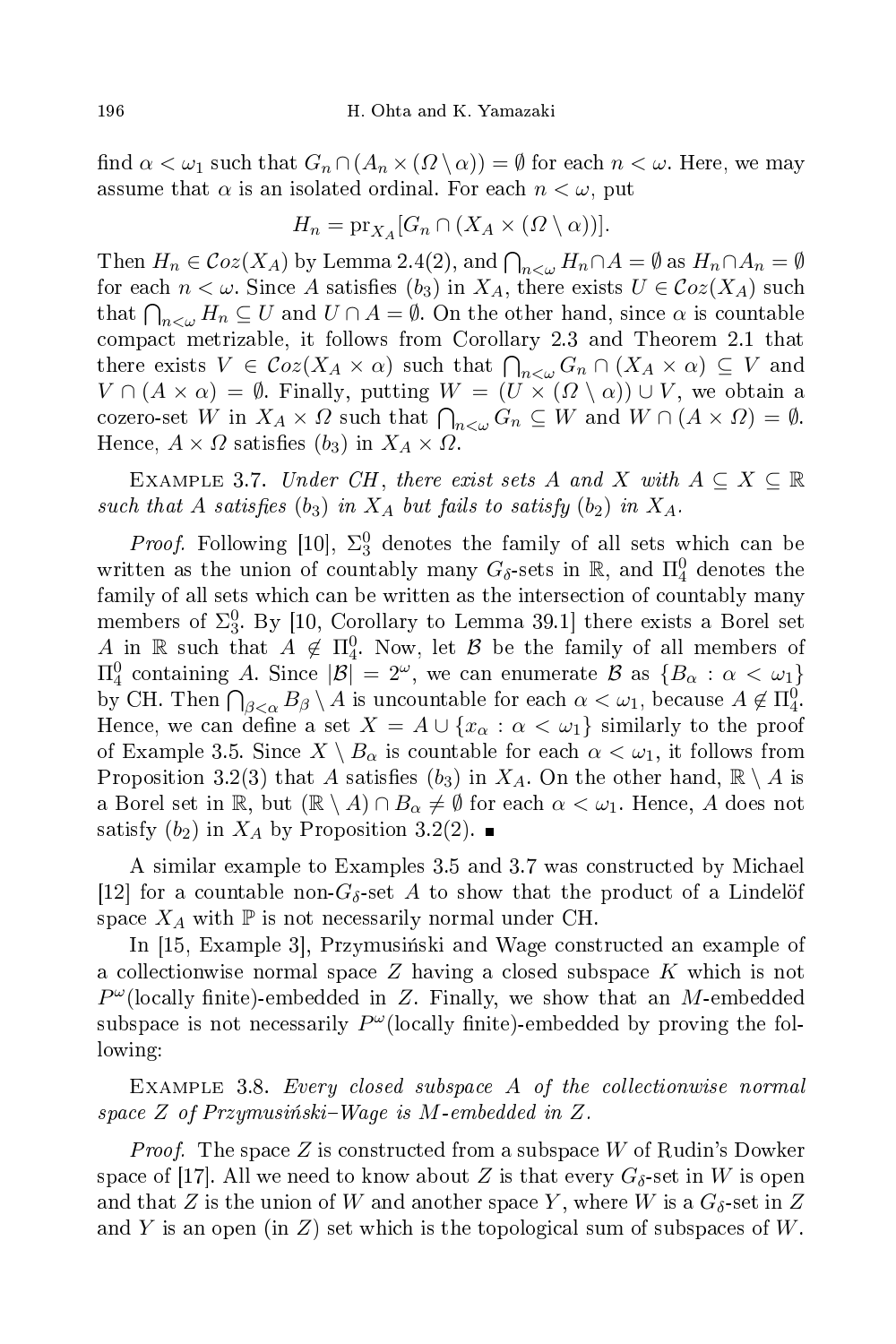From these facts, if a set G is the union of  $G_{\delta}$ -sets in Z, then both  $G \cap W$ and  $G \cap Y$  are  $G_{\delta}$ -sets in Z, and therefore, G is a  $G_{\delta}$ -set in Z. Now, let A be a closed subspace of Z. Since Z is collectionwise normal, it follows from [19, Theorem 5.2 that A is P-embedded in Z. To show that A satisfies  $(a_{\gamma})$  in Z for every infinite cardinal  $\gamma$ , let  $\rho$  be a  $\gamma$ -separable continuous pseudometric on Z. Then the set  $L = \{x \in Z : (\exists y \in A)(\varrho(x, y) = 0)\}\$ is a  $G_{\delta}$ -set in Z since it is the union of  $G_{\delta}$ -sets in Z. Thus, by the normality of Z, there exists a zero-set F in Z such that  $A \subseteq F \subseteq L$ . Hence, A is M-embedded in  $Z$ .

4. Another application and questions. By AR we mean an absolute retract for the class of metrizable spaces. In  $[14]$  Morita proved that a subspace A of a space X is  $P^{\gamma}$ -embedded in X if and only if for every complete AR Y with  $w(Y) \leq \gamma$ , every continuous map from A to Y extends continuously over X. As another application of Theorem 2.1, we prove the following theorem by a similar argument to the proofs of Morita's theorems in  $[14]$  (see also [9, Theorems 2.8 and 2.14]). We now call a metrizable space X  $\sigma$ -complete if there exist a metric d on X, which induces the topology of X, and a countable cover  $\{X_n : n < \omega\}$  of X such that each  $X_n$  is a complete subspace of the metric space  $(X, d)$ .

THEOREM 4.1. Let A be a subspace of a space X and  $\gamma$  an infinite car $dinal.$  Then the following are equivalent:

- (1) A is  $P^{\gamma}(point\text{-}finite)\text{-}embedded in X,$
- (2) for every  $\sigma$ -complete AR Y with  $w(Y) \leq \gamma$ , every continuous map from  $A$  to  $Y$  extends continuously over  $X,$
- (3) for every Banach space B and every convex  $F_{\sigma}$ -set Y in B with  $w(Y) \leq \gamma$ , every continuous map from A to Y extends to a continuous map from  $X$  to  $Y$ .

*Proof.* (1)⇒(2): Let  $f : A \to Y$  be a continuous map to a  $\sigma$ -complete AR Y with  $w(Y) \leq \gamma$ . We consider Y a metric space having a countable cover by complete subspaces. Then, by Kuratowski–Wojdysławski's theorem (see [9]), there exist a Banach space B and an isometrical embedding  $i: Y \to B$  such that  $w(Z) \leq \gamma$ , where Z is the convex hull of  $i[Y]$ . We identify Y and  $i[Y]$ . Since A is P<sup> $\gamma$ </sup>-embedded in X and  $w(\text{cl}_B Z) \leq \gamma$ , f extends to a continuous map  $g: X \to B$  with  $g[X] \subseteq \text{cl}_B Z$  by Morita's theorem mentioned above. Since Y is an  $F_{\sigma}$ -set in B,  $g^{-1}[Y]$  is a countable union of zero-sets in X such that  $A \subseteq g^{-1}[Y]$ . Since A is  $P^{\gamma}$ (point-finite)-embedded in X, it follows from Theorem 2.1 that there exists a continuous function  $\varphi: X \to [0,1]$  such that the set  $F = \varphi^{-1}(0)$  satisfies  $A \subseteq F \subseteq g^{-1}[Y]$ . Consider the diagonal map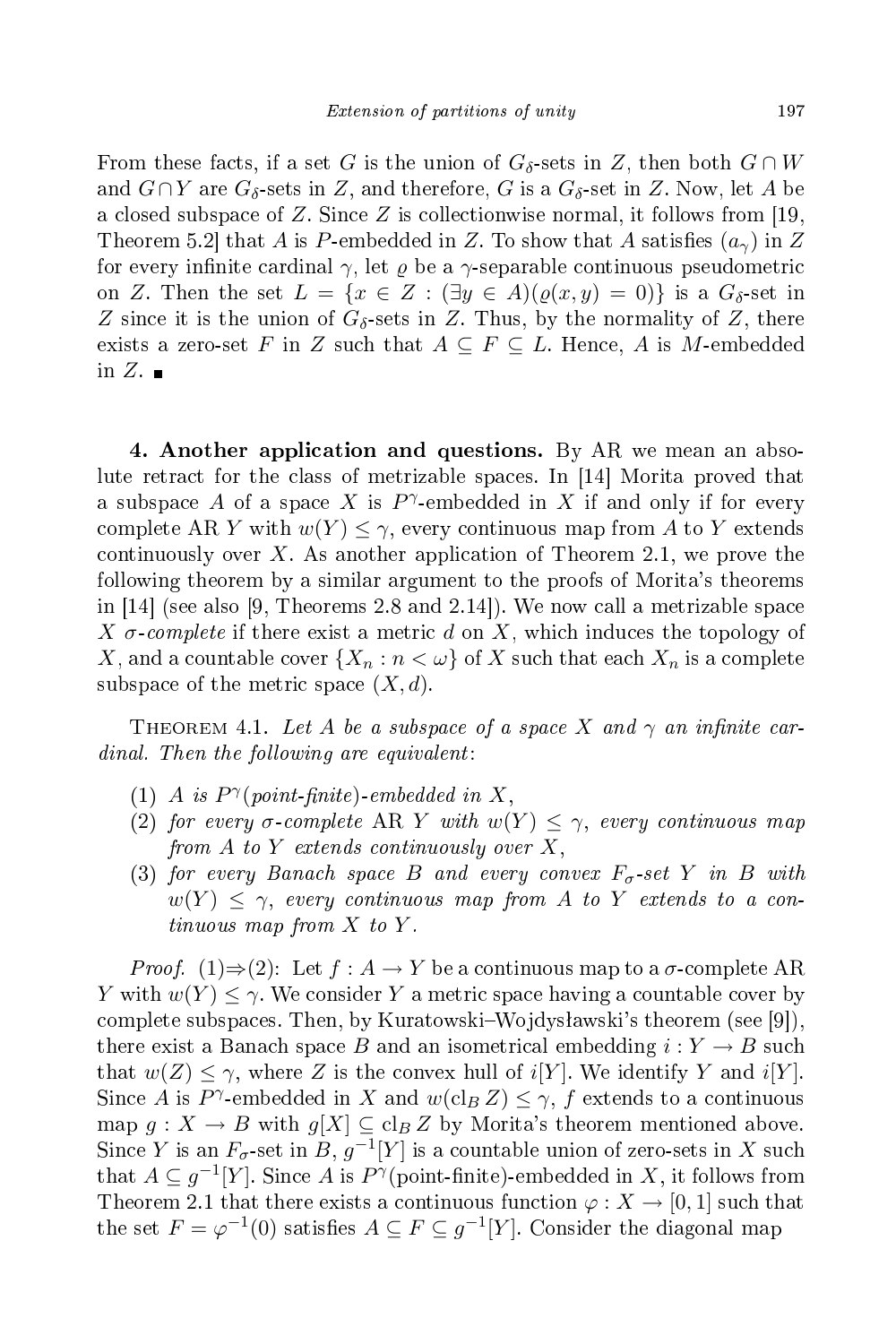$$
h=g\bigtriangleup\varphi: X\to B\times[0,1]
$$

and let p, q denote the projections of  $B\times [0,1]$  onto B and [0, 1], respectively. Then  $h[F] = h[X] \cap q^{-1}(0)$  is closed in  $h[X]$  and  $p[h[F]] = g[F] \subseteq Y$ . Since Y is an AR, the restriction  $p|_{h[F]}$  can be extended to a continuous map  $p^* : h[X] \to Y$ . Then  $p^* \circ h : X \to Y$  is a continuous extension of  $(p \circ h)|_A = g|_A = f.$ 

The implication (2) $\Rightarrow$  (3) follows from the fact that every convex  $F_{\sigma}$ -set in a Banach space is a  $\sigma$ -complete AR. For a set S, let  $\ell_1(S)$  be the Banach space of all real-valued functions v on S such that  $||v|| \equiv \sum_{s \in S} |v(s)| < \infty$ , and  $\Delta_S$  the subspace of  $\ell_1(S)$  consisting of all  $v \in \ell_1(S)$  such that  $v(s) = 0$ for all but finitely many  $s \in S$ ,  $v \ge 0$ , and  $\sum_{s \in S} v(s) = 1$ . Dydak [3] proved that A is  $P^{\gamma}(\text{point-finite})$ -embedded in X if (and only if) for every set S with  $|S| \leq \gamma$ , every continuous map from A to  $\Delta_S$  extends to a continuous map from X to  $\Delta_S$ . Since  $\Delta_S$  is a convex  $F_{\sigma}$ -set in  $\ell_1(S)$ , we have the final implication  $(3) \Rightarrow (1)$ . ■

REMARK 4.2. By Hausdorff's extension theorem, a metrizable space is  $\sigma$ -complete if and only if it has a countable cover by closed completely metrizable subspaces. The term " $\sigma$ -complete" was used by A. H. Stone in [20, Lemma 4 without an explicit definition.

We conclude the paper with some open questions.

QUESTION 4.3. Does there exist an example in ZFC of a P-embedded subspace which satisfies  $(b_3)$  but not  $(b_2)$ ? Does there exist an example in  $\emph{ZFC}$  of a P-embedded subspace which satisfies  $(b_2)$  but not  $(b_1)$ ?

The next question was first asked by the second author in  $[22, Prob$ lem 2.3.4], which asks if there is a  $P^{\gamma}$ (locally finite)-embedding analogue of Theorem 2.1.

QUESTION 4.4. Let A be a subspace of a space X and  $\gamma$  an uncountable cardinal. Is then A  $P^{\gamma}$ (locally finite)-embedded in X if A is  $P^{\gamma}$ - and  $P^{\omega}$ (locally finite)-embedded in X?

 ${\bf Acknowledgments.}$  The authors wish to thank the referee for his/her areful reading and many valuable suggestions whi
h have greatly improved the paper. In particular, they learned from the referee that every Suslin- $Z$ -set can be expressed as the inverse image of an analytic subset of the Hilbert ube (Lemma 2.5). This fa
t enabled them to make the original proofs of Theorem 2.6 and Proposition 2.8 very short and lear. Moreover, the statement in Example 3.8 that every closed subspace of  $Z$  is M-embedded in  $Z$  is due to the referee. In the previous version, the authors proved that only the subspace  $K$  is  $M$ -embedded in  $Z$ .